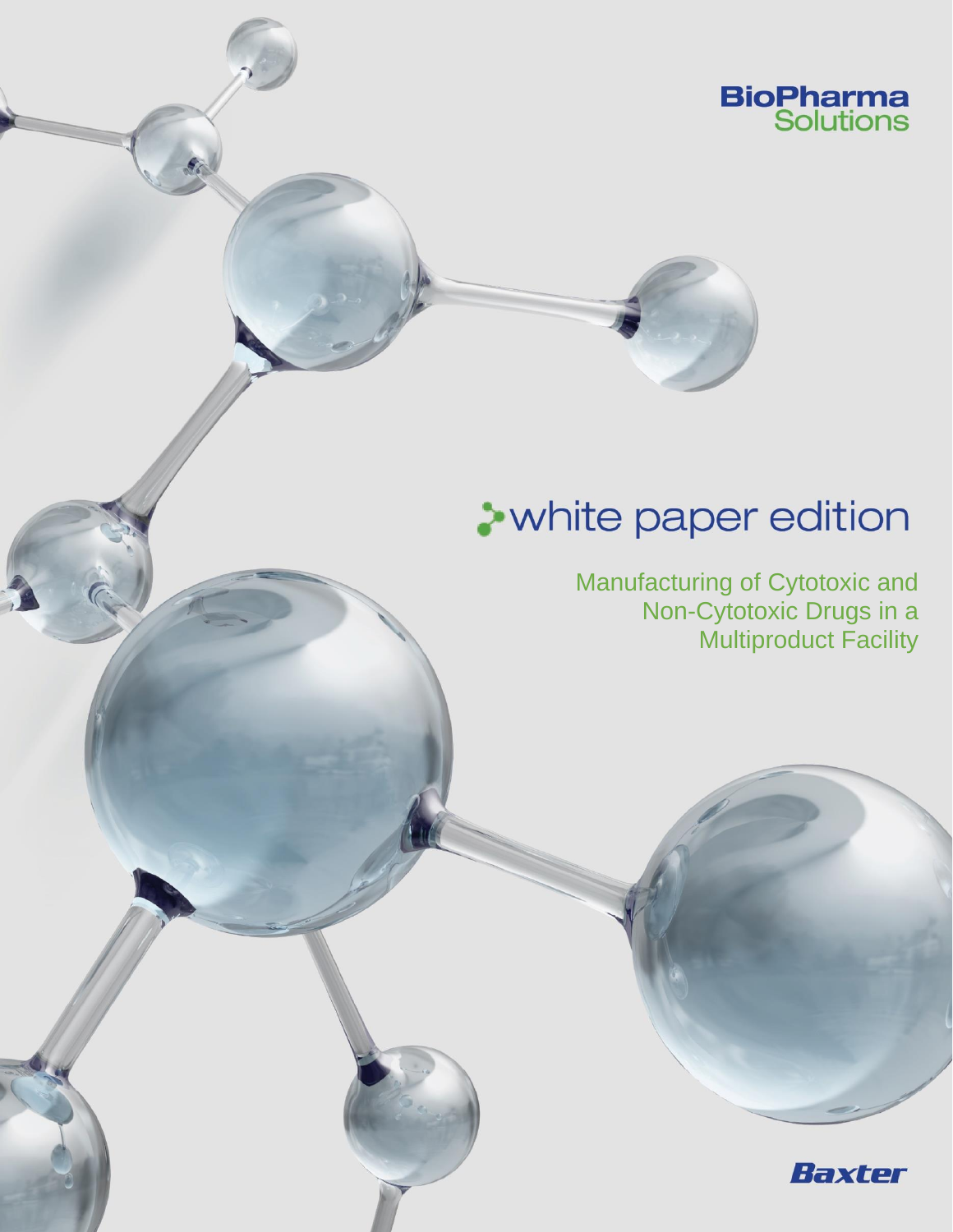

## **Manufacturing of Cytotoxic and Non-Cytotoxic Drugs in a Multiproduct Facility**

### **Introduction**

When different drug products are produced in shared facilities, the potential for crosscontamination is always a concern that needs to be addressed. Drug products provide a benefit to the intended patient; however, as a crosscontaminant they can pose a risk. This is especially true when manufacturing oncology drugs, as many of them are highly potent substances with cytotoxic or genotoxic effects, while others are not.

In the early days of modern cancer therapy, chemotherapy with cytotoxic small molecules was the only treatment option. The development of targeted therapies based either on small molecules or monoclonal antibodies opened ground for rapid evolution and a large diversification in the clinical landscape. Especially in the field of immune-oncology, monoclonal antibodies accompanied by antibodydrug conjugates (ADCs) flourished in the pipelines of an increasing number of pharmaceutical and biotech companies. From 2015 to 2019, 57 different agents were approved for over 89 oncology indications, with some therapeutics being effective against more than one tumor type (1). Biomarker-based split up of indications adds to this complexity in cancer care and poses challenges to oncology drug manufacturers.

Recent market reports suggest increasing product niches, which may lead to decreasing numbers of units per product, making dedicated facilities less practical. Outsourcing of drug product

manufacturing to a contract manufacturing organization with experience in handling different products in shared facilities can be an option. However, the experience and expertise of the CMO is crucial to avoid the risk of crosscontamination of the drug product, as failures or weaknesses in this process can pose risk to the end-user.

#### The evolution toward a risk-based approach for cross-contamination

FDA awareness of cross-contamination that can pose a serious health risk to patients was triggered mainly by two cases in the past millennium: (i) In 1998 a finished drug product, Cholestyramine Resin USP, had to be recalled because of contamination with low levels of intermediates and degradants from the production of agricultural pesticides (although no pesticides were manufactured in the finishing facility). The identified root cause was improper cleaning of storage drums in the bulk pharmaceutical suppliers' factory. (ii) In 1992, a US multi-use bulk pharmaceutical manufacturer, Barr Laboratories, raised an alert. The firm manufactured potent steroid products as well as non-steroidal products using common equipment with cleaning validation procedures that were regarded as inadequate (2).

At that time, "visibly clean" as the sole acceptance criterion was challenged and made the basis for additional logically explainable criteria, e.g. the 0.001 dose criterion, or the 3 or 10 ppm values (reviewed in 3). Although these dose-based values were widely accepted by the industry, none of these values made their way into official

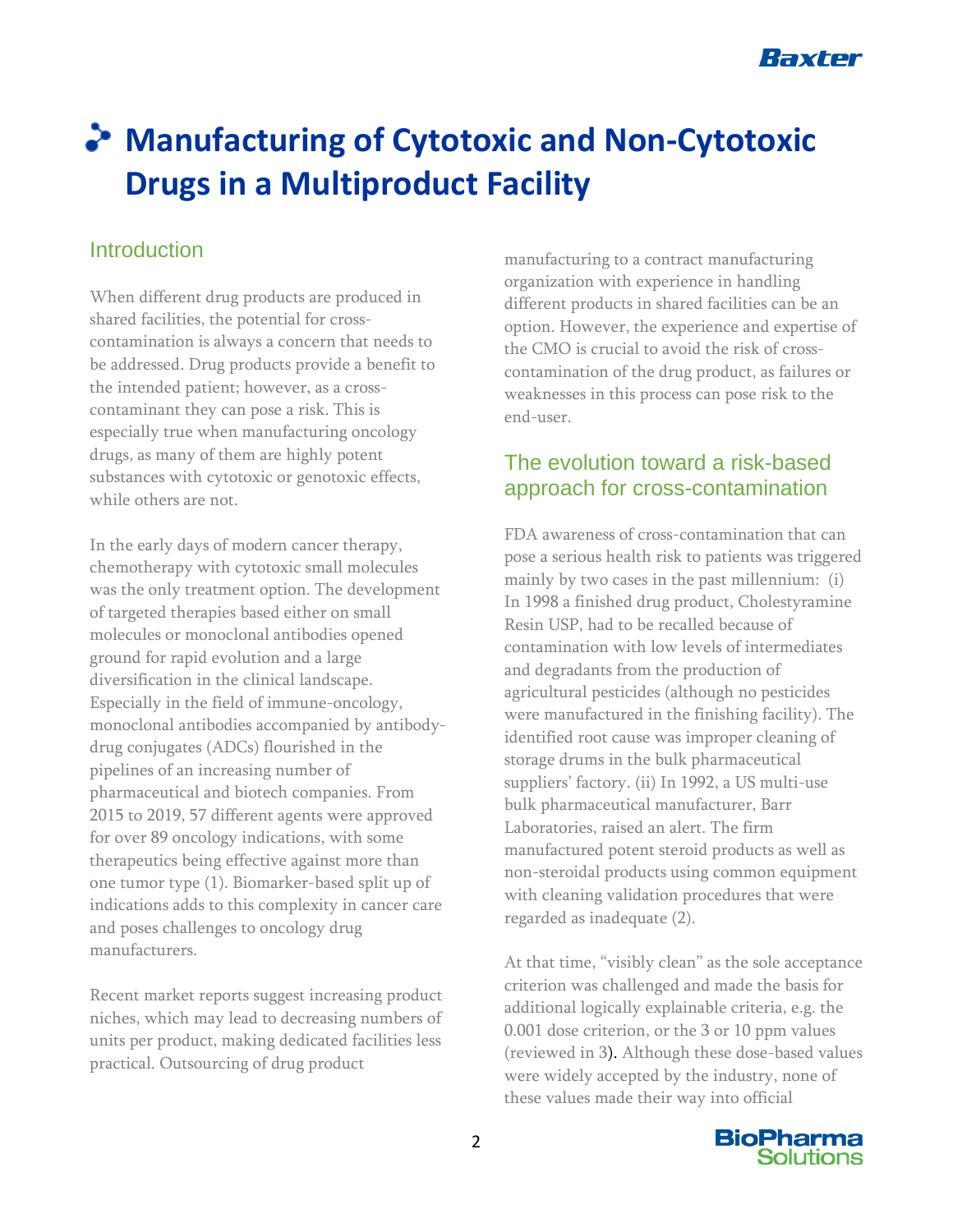

regulatory guidance documents. FDA always expected a "scientifically justifiable" basis for the establishment of limits and that these limits are safe. By merely looking at dose-based limits, the safety aspect is not considered adequate for drugs with a very narrow therapeutic window – marked by a low therapeutic index, which is the ratio of a drug's toxic dose divided by the effective dose. This development to science-based limits found its initial peak in the ISPE Risk-MaPP Baseline Guide with the definition of the Acceptable Daily Exposure (ADE) (reviewed in 4). This is a conservative approach to define a "daily dose of a substance below which no adverse events are anticipated, by any route, even if exposure occurs for a lifetime" (5). The EMA converted this idea into the first official guideline and established the Permitted Daily Exposure (PDE) which is effectively synonymous with the ADE (6).

#### In practice: product separation at Baxter's Halle, Germany facility

At Baxter's oncology contract manufacturing facility in Halle, Germany, recent developments and guidance documents to help prevent crosscontamination have been fully adopted, which allow to assess risk and determine where control strategies are necessary to meet acceptable limits for cross-contamination. With over 60 years of oncology experience, patient safety and worldclass manufacturing have always been (and remain) a top priority.

The risk for cross-contamination is carefully assessed for each new product introduced to Baxter shared manufacturing equipment in Halle/Germany (Figure 1). Within this risk assessment, both pharmacological/toxicological and physical properties of a drug are taken into consideration. The former is represented by a limit value (e.g. the PDE); with the latter, API and formulation properties are judged to classify the general cleanability, e.g. the solubility of the API. Based on this risk assessment, each new product is compared to the current worst-case product established in the facility: (i) if a new product is not a worst case, it can be securely inserted into the existing product matrix; (ii) if a product is a new worst case, cleaning validation for the equipment at risk must demonstrate successful depletion of the product after manufacturing.



*Figure 1. Schematic drawing of the process of new product integration at Baxter's oncology facility*

At Baxter's oncology facility, the risk assessment is combined with state-of-the-art organizational procedures and technical standards in accordance with current industry guidance. The goal is to help ensure the greatest possible reduction of different modes of potential cross contamination – whether it be (i) transfer by airborne migration of particulates, (ii) mechanical transfer from operators or equipment, (iii) residual carry-over due to inadequate cleaning, or (iv) mix-up by using wrong products, ingredients or equipment. Dedicated or single-use equipment is sometimes used to further reduce the low risk of crosscontamination within the risk-based approach. Together, this allows the handling of the following at Baxter's oncology facility:

- cytotoxic and non-cytotoxic small molecules – both also in liposomal and nanoparticulate formulations
- monoclonal antibodies
- ADCs
- nucleic acid products, e.g. gene therapeutics